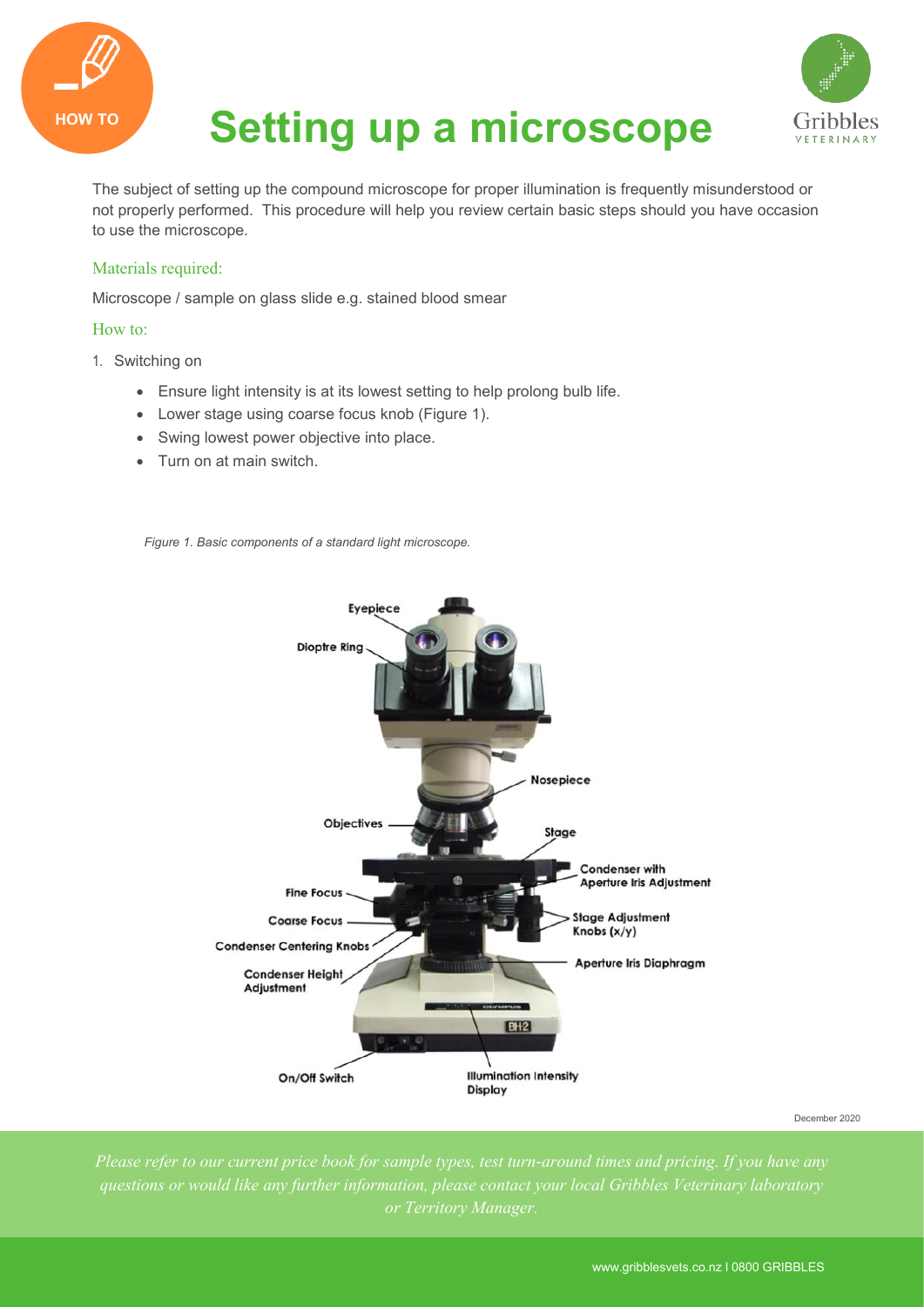



- 2. Binocular adjustment
	- Use a "control" slide (e.g. blood smear) as it can be helpful to know how your microscope should perform with a familiar specimen.
	- Take care to place slides sample side up on stage as you may not notice that the slide is upside down at low power, only to find it impossible to focus at high power!
	- Using low power (e.g. 10x objective lens), adjust light intensity to a comfortable level.
	- Adjust the oculars so that a single image can be seen when looking through both eyes at the same time.
	- See which ocular has an adjustable focus.
	- Cover that eye and looking only through the ocular with the fixed focus use the coarse and fine adjustment knobs to focus the image.
	- Now cover the opposite eye and looking only through the ocular with the adjustable focus use the focus ring on the ocular tube itself to focus the image.
	- Check with both eyes that image is well focussed.
- 3. Condenser focussing and centering
	- Close the field (aperture) iris diaphragm at the base of the microscope.
	- Focus the image of the diaphragm as sharply as possible by raising/lowering the substage condenser with the condenser height adjustment knob.
	- Centre the image using the two condenser centering knobs (Figure 2).
	- Open the field iris diaphragm until it almost touches the edges of the visual field and adjust the screws to centre it again.
	- Open the iris until the diaphragm image just disappears (too far introduces "flare").



*Figure 2. Centering the field iris diaphragm* 

- 4. Köhler Illumination
	- Remove one eyepiece and view down tube where you should see an image of the condenser aperture iris diaphragm.
	- Adjust iris using knurled ring at base of condenser until the image occupies about 65-80% of the visual field, too much will introduce "flare" (Figure 3).
	- $\bullet$  A quick way to do this adjustment is to use the graduation marks on the condenser set it at about 0.2

*Figure 3 – Adjusting the iris diaphragm* 



December 2020